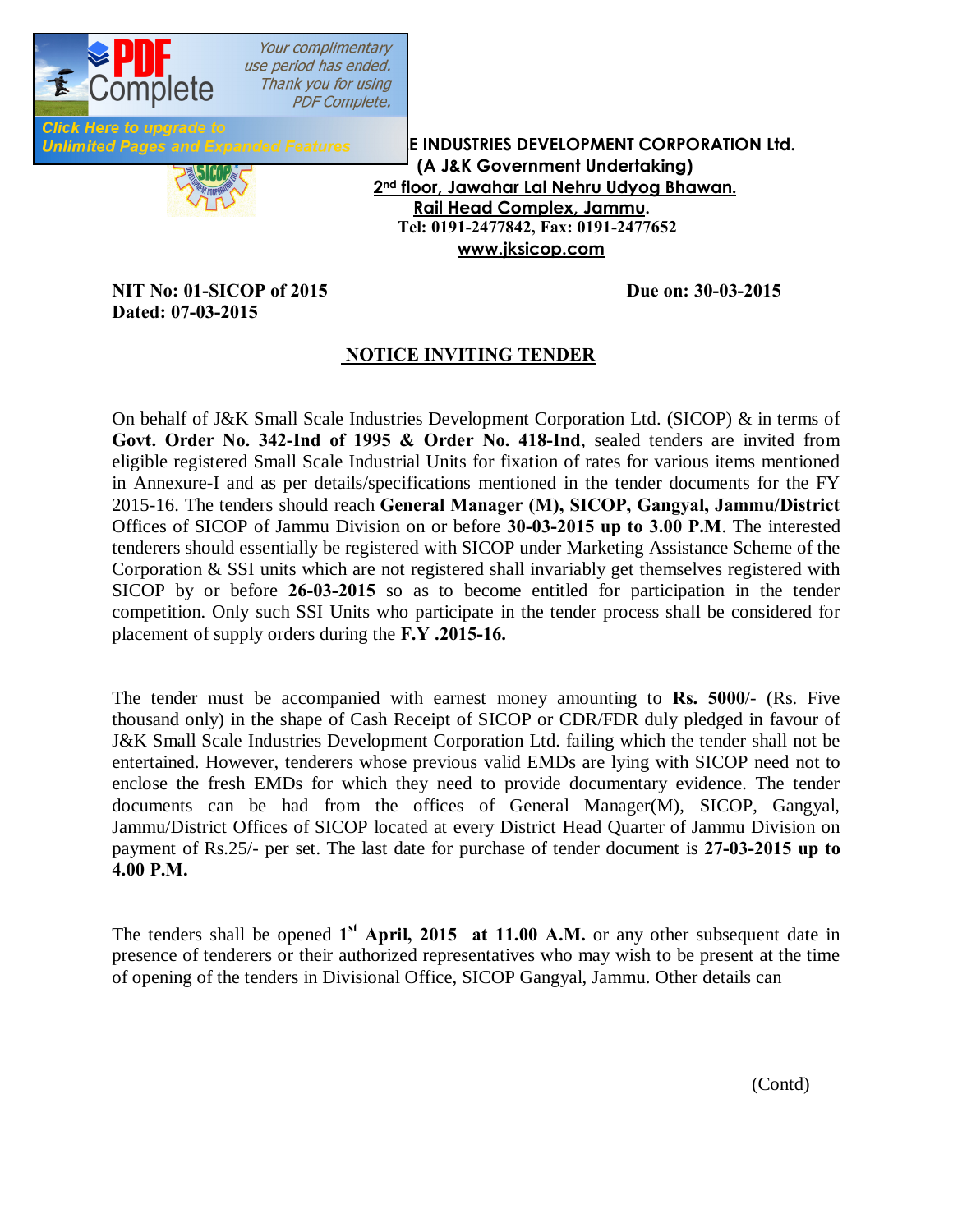

be had from the above mentioned offices.

Managing Director, SICOP reserves the right to accept or reject any tender(s) in part or full without assigning any reason(s) thereof.

#### **The schedule is reproduced as under:-**

| Renewal/registration of new units upto | $26 - 03 - 2015$ |
|----------------------------------------|------------------|
| Sale of tender documents upto          | 27-03-2015.      |
| Last date for receipt of tender        | 30-032015.       |
| Opening of tenders                     | $01-04-2014.$    |

 **Financial Advisor & CAO**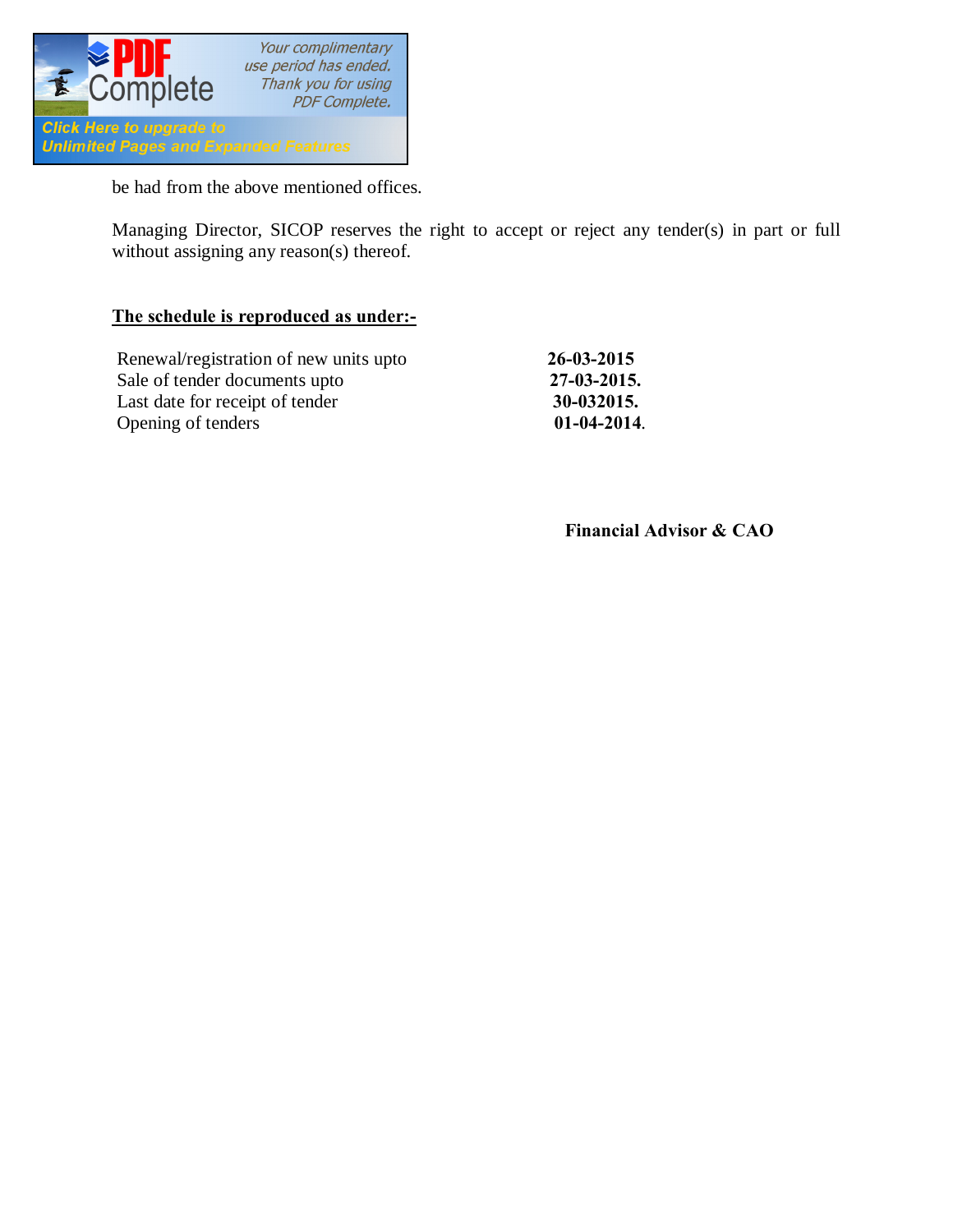

Your complimentary<br>use period has ended.<br>Thank you for using<br>PDF Complete.

# **ANNEXURE-I**

 **DATED: 07-03-2015**

#### **DUE ON: 30-03-2015**

## **LIST OF ITEMS**

| S.No.            | <b>Name Of Item</b>                                                                                                                                                                                                                                                                                              |
|------------------|------------------------------------------------------------------------------------------------------------------------------------------------------------------------------------------------------------------------------------------------------------------------------------------------------------------|
| 1.               | <b>Black Annealed Wire</b>                                                                                                                                                                                                                                                                                       |
| 2.               | Black Annealed Barbed Wire/ G. I. Barbed Wire                                                                                                                                                                                                                                                                    |
| 3.               | Black Annealed Wire Crates/ Chain Link Fencing/G.I.Wire Crates/Chain link<br>Fencing/                                                                                                                                                                                                                            |
| $\overline{4}$ . | Concertina Coils/ Spool                                                                                                                                                                                                                                                                                          |
| 5.               | Gabions Zinc $&$ Zinc + PVC Coated                                                                                                                                                                                                                                                                               |
| 6.               | <b>TMT Bars</b>                                                                                                                                                                                                                                                                                                  |
| 7.               | M.S.Angles/ M.S. Round/ M.S. Flat/ M.S. Channel                                                                                                                                                                                                                                                                  |
| 8.               | <b>Cement Products</b><br>a) P.C.C. Fence Posts<br>b) Cement Concrete Boundary Pillars<br>C) RCC Pipes<br>d) PCC Electric Traction Poles<br>e) Cement Tiles                                                                                                                                                      |
| 9.               | Rotational Moulded Plastic Storage Tanks                                                                                                                                                                                                                                                                         |
| 10.              | Plastic Moulded Chairs & Allied Items                                                                                                                                                                                                                                                                            |
| 11.              | <b>Plastic Products</b><br>a) Rigid PVC Pipes/PPR Pipes/PVC Pipe/Plastic Moulded Batons<br>b) HDPE/PP Woven Sacks/ Sand bags<br>c) Plastic Buckets/ Plastic Jerry<br>d) PVC Potable Water pipes<br>e) Canes/Plastic Mugs/Tubs/Plastic Boxes<br>f) E.P.E.Foam Sheet<br>g) Pond Lining Film & Bi-Colour Mulch Film |
| 12.              | <b>PVC Cables Armoured/ Un-armoured</b>                                                                                                                                                                                                                                                                          |
| 13.              | a) Steel Furniture (Standard list available in our office                                                                                                                                                                                                                                                        |
| 14.              | <b>Hospital Furniture</b>                                                                                                                                                                                                                                                                                        |
| 15.              | Double Lockable Rifle Racks                                                                                                                                                                                                                                                                                      |
| 16.              | <b>Surgical Items</b>                                                                                                                                                                                                                                                                                            |